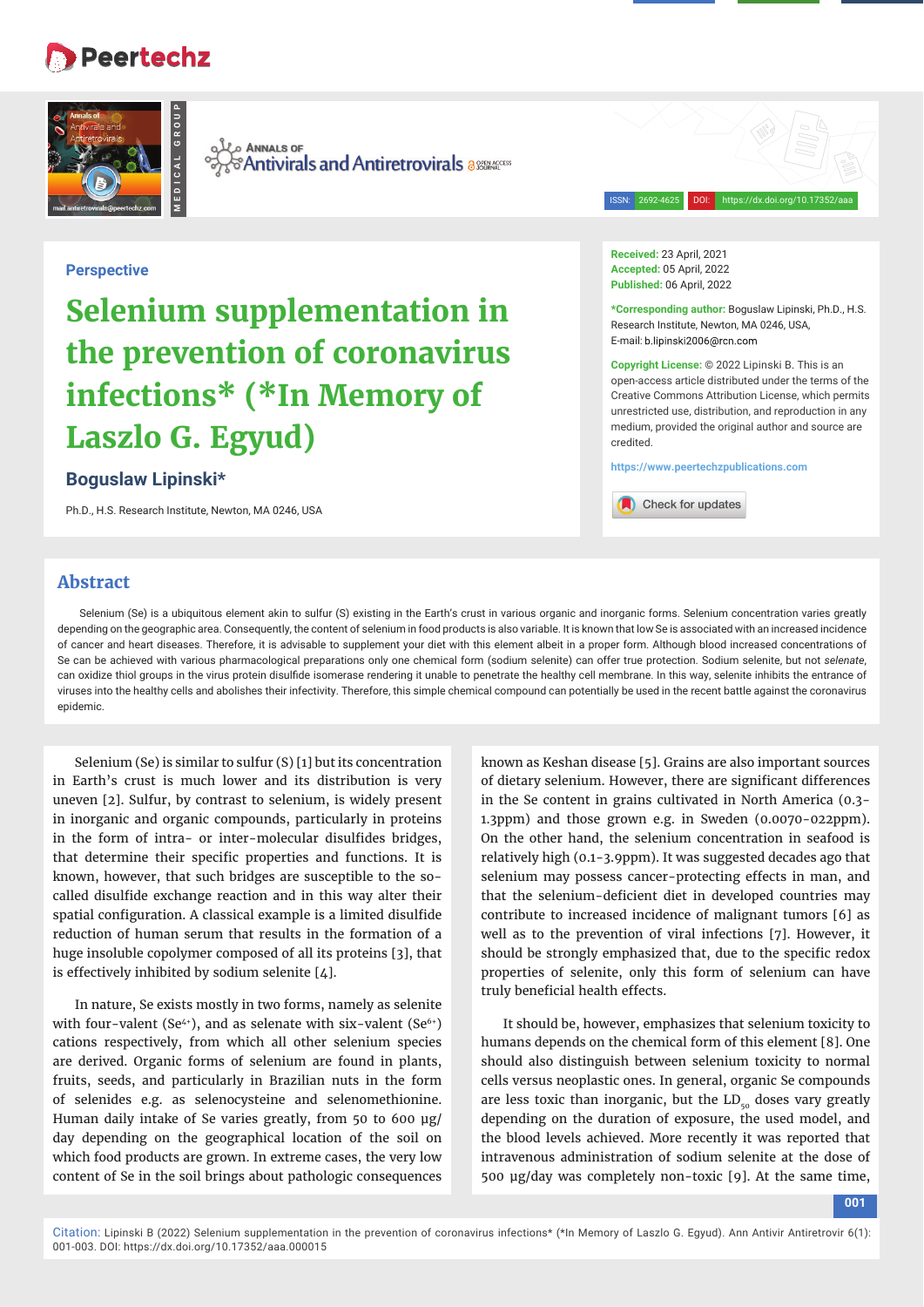relatively high doses of selenite (up to 2,000μg/day) were reported to be well tolerated in patients with peritonitis [10]. The  $LD_{50}$  dose for sodium selenite in rats was established to be 4,100μg/kg bodyweight, which is a hundred-fold greater than that generally accepted for humans. In humans, mild symptoms of toxicity in the form of reversible hair loss and fingernail brittleness start to occur at a dose of  $1,000 \mu$ g/ day during one year of observation. Organic Se compounds are less toxic than inorganic, but the  $LD_{50}$  doses vary greatly depending on the duration of exposure, the experimental model, and the blood concentrations achieved. More recently Nuttal [8] indicated that selenium concentration in human serum ranges from 400 to 30,000μg/L, the levels >1,400μg/L being non-toxic. The  $LD_{50}$  dose for sodium selenite in rats was established to be 4,1000μg/kg body weight, which is a hundred-fold greater than that accepted for humans. It is generally believed, albeit not confirmed, that the toxic doses of selenite start from 600μg/day. However, symptoms of toxicity in the form of reversible hair loss and fingernails brittleness start to occur at a dose of 1000μg/day in a year. Because of such conflicting data on selenite toxicity, the author of this article had decided to ingest 10,000μg of sodium selenite in one dose. Subsequent tests revealed that neither bleeding time nor the blood coagulation rate performed within 0-24 hours after the ingestion showed any abnormalities (unpublished data). These findings are very significant since the human hemostatic system is very sensitive to the presence of any toxic substance in circulation.

It is generally believed that selenium and its compounds are antioxidants. This confusing notion stems from the observation that selenium is a cofactor in glutathione peroxidase, a biologically powerful antioxidant. It should be noted that the term 'oxidation' is somewhat misleading because it does not always involve oxygen atoms. Simply, an oxidant is an atom and/or a molecule that accepts, and a reductant is such that donates electrons respectively. Thus, selenite with a four-valent cation (Se4+) can accept two electrons to become six-valent *selenate* (Se<sup>6+</sup>) and this way acts as an oxidant. This oxidizing capacity of selenite has very important implications for its antiviral property. Selenite reacts readily with the sulfhydryl groups in the active site of viral Protein Disulfide Isomerase (PDI) converting them to inactive disulfide according to the following formula:

 $PDI-(SH)$ <sub>2</sub> + Se<sup>+4</sup>  $\rightarrow$  PDI-SS-PDI + Se<sup>+6</sup>

In this way, the viral hydrophobic spike loses its ability to undergo the exchange reaction with disulfide groups of cell membrane proteins and thus prevents virus entrance to the cell cytoplasm [11]. The same mechanism applies to the action of surface disinfection agents that contain oxidizing agents such as phenol, hydrogen peroxide, and hypochlorite [12]. It should be noted that selenium has been implicated as an important factor in aging and aging-related diseases [13], and the prevention of mammary cancer [14]. There are also numerous reports describing the relationship between selenium and other diseases such as type 2 diabetes mellitus [15], asthma [16] and

cardiovascular diseases [17]. The significance of selenium in human health was extensively reviewed by Brown&Arthur [18]. Apparently, these diseases are associated with the increased expression of the protein thiol groups (-SH), which are then oxidized by selenium to inactive disulfides (S-S).

Given the facts mentioned above, it seems logical to assume that sodium selenite could represent an ideal agent for the prevention of viral infections including coronavirus, according to the mechanism suggested for the Ebola virus [19]. It should be mentioned that this chemical reagent is rather inexpensive and readily available online. It is only unfortunately that physicians, having limited knowledge of this mineral, cannot understand that such a simple chemical substance can have such dramatic health effects.

### **References**

- 1. Wessjohann LA, Schneider A, Abbas M, Brandt W (2007) Selenium chemistry and biochemistry in comparison to sulfur. J Biol Chem 388: 997-1006. **Link:** https://bit.ly/3Ji0DyM
- 2. Duntas LH, Benvenga S (2014) Selenium: An element for life. Endocrine 48: 756-775. **Link:** https://bit.ly/3DFgtCi
- 3. Lipinski B, Egyud LG (1992) Thiol-induced crosslinking of human blood proteins. Implications for tumor immunity. Bioorg Med Chem. Lett 2: 919-924. **Link:** https://bit.ly/35Htvm5
- 4. Frenkel GD, Falvey D, MacVicar C (1991) Products of the reaction of selenite with intracellular sulhydryl groups. Biol Trace Elem Res 30: 9-18. **Link:** https://bit.ly/3KaGOdK
- 5. Chen J (2012) An original discovery: Selenium deficiency and Keshan disease (an endemic heart disease). Asia Pac J Clin Nutr 21: 320-326. **Link:** https://bit.ly/3LIWdlX
- 6. Spallholtz JE (1994) On the nature of selenium toxicity and cancerostatic activity. Free Radic Biol Med 17:45-64. **Link:** https://bit.ly/3uaeFOl
- 7. Beck MA, Nelson HK, Shi Q (2001) Selenium deficiency increases the pathology of an influenza virus infection. FASEB J. 15: 1481-1483. Link: https://bit.ly/3r4DCsx
- 8. Nuttal KL (2006) Evaluating selenium poisoning. Ann Clin Lab Sci 36: 409-420. **Link:** https://bit.ly/3r5f5DI
- 9. Wang Z, Vincent JL, Forceville X (2010) A large bolus injection, but not continuous infusion of sodium selenite improves outcome in peritonitis. Shock 33: 554-555. **Link:** https://bit.ly/38v1G1u
- 10. Forceville X (2007) Effects of high doses of sodium selenite in septic shock patients: a placebo controlled, randomized double blind, multicenter phase II study: selenium and sepsis. J Trace Elem Med Biol 21: 62-65. **Link:** https://bit.ly/37nzg9e
- 11. Diwaker D, Mishra KP, Ganju L (2013) Potential role of protein disulfide isomerase in viral infections. Acta Virol 57: 293-304. Link: https://bit.ly/3NP60J6
- 12. Kampf G, Todt D, Pfender S, Steimann E (2020) Resistance of coronavirus on inanimate surfaces and their inactivation with biocidal agents. J Hosp Infect 104: 246-251. **Link:** https://bit.ly/3j4H3v0
- 13. Cai Z, Zhang J, Li H (2019) Selenium, aging and aging-related diseases. Ageing Clin Exp Res 31: 1035-1047. **Link:** https://bit.ly/3DGQYQU
- 14. Jiang C, Jiang W, Ip C, Ganther H, Lu J (1999) Selenium-induced inhibition of angiogenesis in mammary cancer chemopreventive levels of intake. Mol Carcinog 26: 213-235. **Link:** https://bit.ly/3KaxGFT

**002**